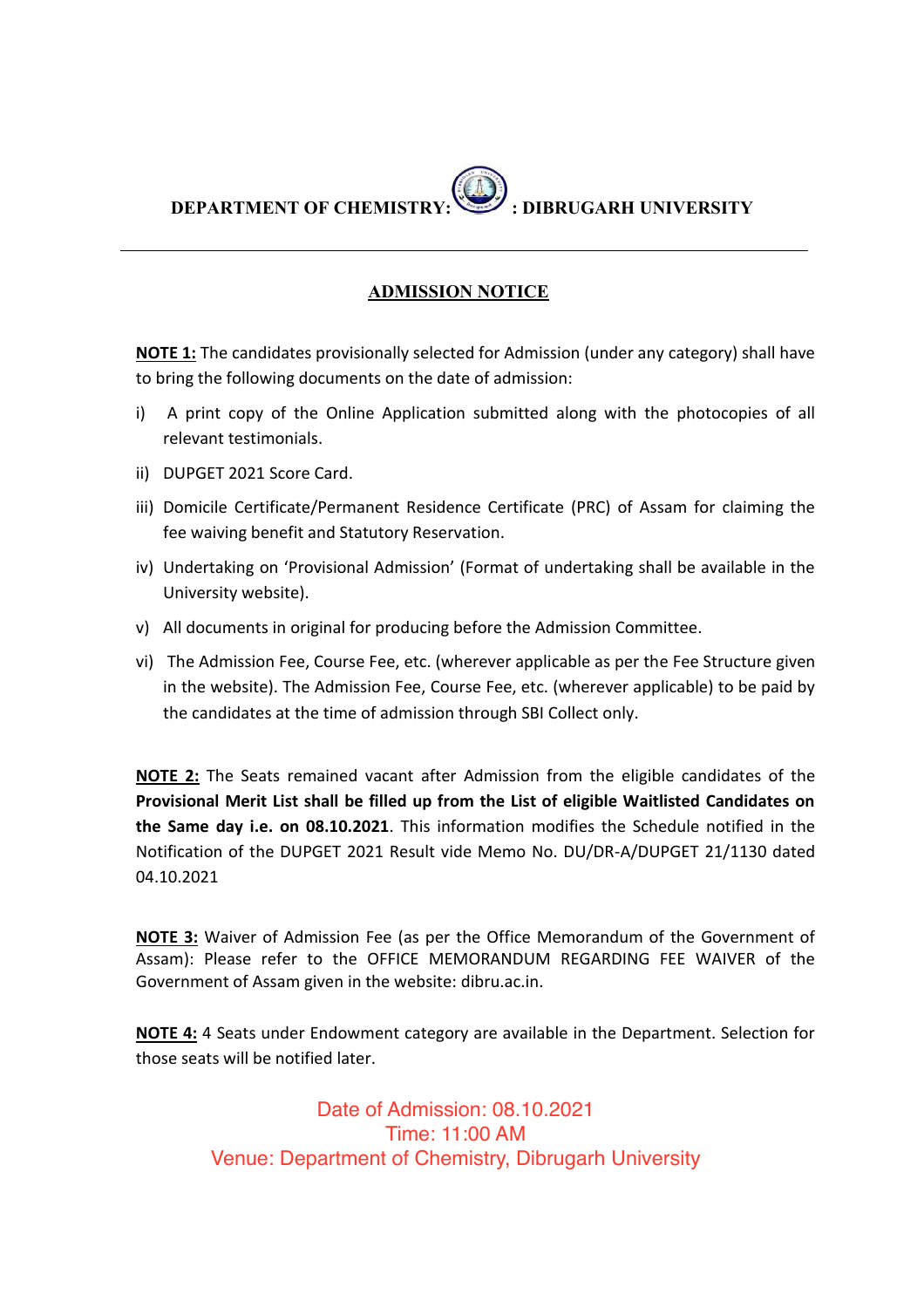## **Provisional Merit List [80% seats = 25 seats] (Students of Dibrugarh University)**

#### **1. Unreserved (UR) : 12 + 3 (University Central Quota) = 15 Seats**

| SI.<br>No.                       | <b>Name</b>                                                  | Category                                     | <b>DUPGET</b><br><b>Score</b> | <b>Graduation Board</b>                                            |  |
|----------------------------------|--------------------------------------------------------------|----------------------------------------------|-------------------------------|--------------------------------------------------------------------|--|
| 1                                | MR. ANIMESH KHAUND                                           | <b>GENERAL</b>                               | 45.75                         | DIBRUGARH UNIVERSITY                                               |  |
| $\overline{2}$                   | MS. PRAJJALITA DUTTA                                         | GENERAL                                      | 41.50                         | DIBRUGARH UNIVERSITY                                               |  |
| 3                                | MR. ASHISH GOGOI                                             | OBC/MOBC                                     | 41.25                         | <b>DIBRUGRAH UNIVERSITY</b>                                        |  |
| $\overline{4}$                   | MR. NITISH NAYAN GOGOI                                       | OBC/MOBC                                     | 40.75                         | <b>JAGANNATH BAROOAH</b><br>COLLEGE (AUTONOMOUS),<br><b>JORHAT</b> |  |
| 5                                | MR. PRATYUSH BORGOHAIN                                       | OBC/MOBC                                     | 39.50                         | JORHAT INSTITUTE OF SCIENCE<br>AND TECHNOLOGY                      |  |
| 6                                | MS. KALYANI GOGOI                                            | OBC/MOBC                                     | 38.25                         | SIBSAGAR COLLEGE JOYSAGAR                                          |  |
| $\overline{7}$                   | MS. SUSHMITA GOGOI                                           | OBC/MOBC                                     | 38.25                         | <b>LAKHIMPUR GIRLS COLLEGE</b>                                     |  |
| 8                                | MR. BIPLOP JYOTI HAZARIKA                                    | <b>GENERAL</b>                               | 37.25                         | DERGAON KAMAL DOWERAH<br>COLLEGE, DERGAON                          |  |
| 9                                | MR. MONISUR RAHMAN                                           | <b>GENERAL</b>                               | 37.00                         | <b>DIBRUGARH UNIVERSITY</b>                                        |  |
| 10                               | MR. NARAYAN ADHIKARI                                         | <b>GENERAL</b>                               | 36.75                         | <b>DIBRUGARH UNIVERSITY</b>                                        |  |
| 11                               | MS. PARISHMA GOGOI                                           | OBC/MOBC                                     | 36.25                         | <b>DIBRUGARH UNIVERSITY</b>                                        |  |
| 12                               | MR. SWAPNIL KUMAR NATH                                       | OBC/MOBC                                     | 36.25                         | SIBSAGAR COLLEGE                                                   |  |
|                                  | University Central Quota, Sons and Daughters of DU employees |                                              |                               |                                                                    |  |
| 13                               | MS. BIDISHA GOGOI                                            | OBC/MOBC                                     | 15.00                         | <b>DIBRUGARH UNIVERSITY</b>                                        |  |
|                                  |                                                              | University Central Quota, Differently abled  |                               |                                                                    |  |
| 14                               | MR. SUNY PRAKASH SAIKIA                                      | <b>GENERAL</b>                               | 17.00                         | DIBRUGARH UNIVERSITY                                               |  |
| University Central Quota, N.S.S. |                                                              |                                              |                               |                                                                    |  |
| 15                               | MR. PRIYANUS HAZARIKA                                        | <b>GENERAL</b>                               | 10.00                         | <b>DIBRUGARH UNIVERSITY</b>                                        |  |
|                                  |                                                              | <b>Waiting Listed Candidates (Open) (UR)</b> |                               |                                                                    |  |
| 1                                | Ms. KASTURIKA KONWAR                                         | OBC/MOBC                                     | 35.75                         | <b>DIBRUGARH UNIVERSITY</b>                                        |  |
| $\overline{2}$                   | Mr. NAYANJYOTI DOLEY                                         | ST(P)                                        | 35.75                         | <b>DHEMAJI COLLEGE</b>                                             |  |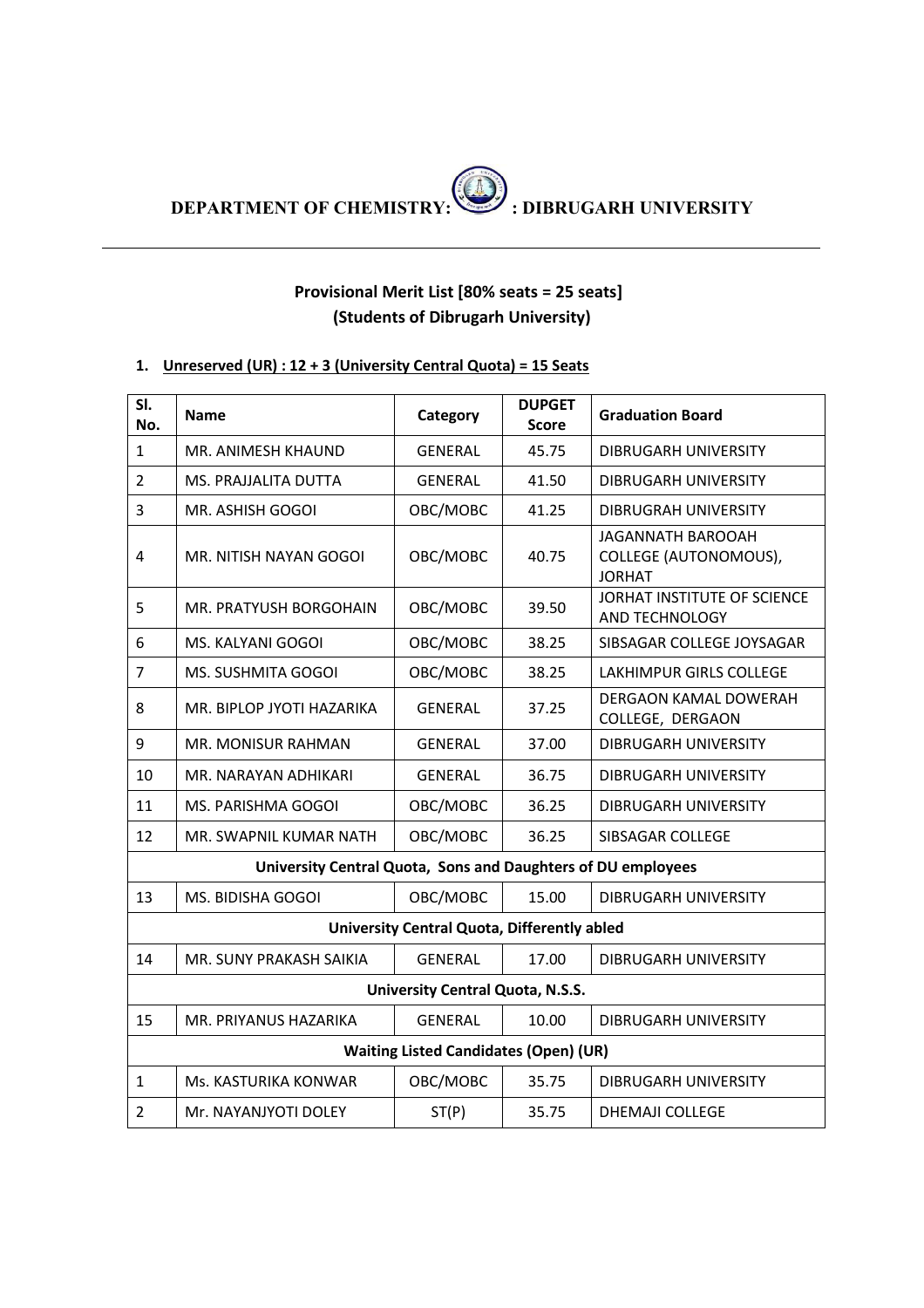| 3  | Mr. PARTHA PRATIM BORAH  | <b>GENERAL</b> | 35.50 | <b>DIBRUGARH UNIVERSITY</b>                         |
|----|--------------------------|----------------|-------|-----------------------------------------------------|
| 4  | Ms. ANKITA BHATTACHARJEE | <b>GENERAL</b> | 34.50 | TINSUKIA COLLEGE,<br><b>DIBRUGARH UNIVERSITY</b>    |
| 5  | Mr. DEBAJIT RAJPUT       | OBC/MOBC       | 34.25 | <b>DIBRUGARH UNIVERSITY</b>                         |
| 6  | <b>MS. MAYURI DEY</b>    | OBC/MOBC       | 33.75 | <b>MORAN COLLEGE</b>                                |
| 7  | Mr. MAUSUM DUTTA         | <b>GENERAL</b> | 33.50 | DEBRAJ ROY COLLEGE /<br><b>DIBRUGARH UNIVERSITY</b> |
| 8  | Ms. PIKUMONI BORUAH      | OBC/MOBC       | 33.25 | SIBSAGAR COLLEGE, JOYSAGAR                          |
| 9  | Mr. PRANJIT BORUAH       | OBC/MOBC       | 32.75 | <b>MAJULI COLLEGE</b>                               |
| 10 | MR. AMLAN JYOTI GOGOL    | OBC/MOBC       | 32.50 | SIBSAGAR COLLEGE                                    |

## **2. OBC/MOBC: 3 Seats**

| SI.<br>No.                                | <b>Name</b>                | Category | <b>DUPGET</b><br><b>Score</b> | <b>Graduation Board</b>     |  |
|-------------------------------------------|----------------------------|----------|-------------------------------|-----------------------------|--|
| 1                                         | MS. KASTURIKA KONWAR       | OBC/MOBC | 35.75                         | <b>DIBRUGARH UNIVERSITY</b> |  |
| 2                                         | MR. DEBAJIT RAJPUT         | OBC/MOBC | 34.25                         | DIBRUGARH UNIVERSITY        |  |
| 3                                         | MS. MAYURI DEY             | OBC/MOBC | 33.75                         | <b>MORAN COLLEGE</b>        |  |
| <b>Waiting Listed Candidates OBC/MOBC</b> |                            |          |                               |                             |  |
| 1                                         | <b>MS. PIKUMONI BORUAH</b> | OBC/MOBC | 33.25                         | SIBSAGAR COLLEGE, JOYSAGAR  |  |
| 2                                         | MR. PRANJIT BORUAH         | OBC/MOBC | 32.75                         | <b>MAJULI COLLEGE</b>       |  |
| 3                                         | MR. AMLAN JYOTI GOGOI      | OBC/MOBC | 32.50                         | SIBSAGAR COLLEGE            |  |

# **3. ST(P): 2 Seats**

| SI.<br>No.                             | <b>Name</b>          | Category | <b>DUPGET</b><br><b>Score</b> | <b>Graduation Board</b> |  |
|----------------------------------------|----------------------|----------|-------------------------------|-------------------------|--|
| 1                                      | MR. NAYANJYOTI DOLEY | ST(P)    | 35.75                         | DHEMAJI COLLEGE         |  |
|                                        | MR. ANKURJYOTI PEGU  | ST(P)    | 29.25                         | DIBRUGARH UNIVERSITY    |  |
| <b>Waiting Listed Candidates ST(P)</b> |                      |          |                               |                         |  |
| 1                                      | MR. PARAN SAIKIA     | ST(P)    | 22.00                         | <b>MORAN COLLEGE</b>    |  |
| 2                                      | MS. NAYANA PEGU      | ST(P)    | 20.50                         | DIBRUGARH UNIVERSITY    |  |

## **4. ST(H): 1 Seat**

| SI.<br>No. | <b>Name</b>        | Category | <b>DUPGET</b><br><b>Score</b> | <b>Graduation Board</b> |
|------------|--------------------|----------|-------------------------------|-------------------------|
|            | MS. BIPANSHI SHYAM | ST(H)    | 3.00                          | DIBRUGARH UNIVERSITY    |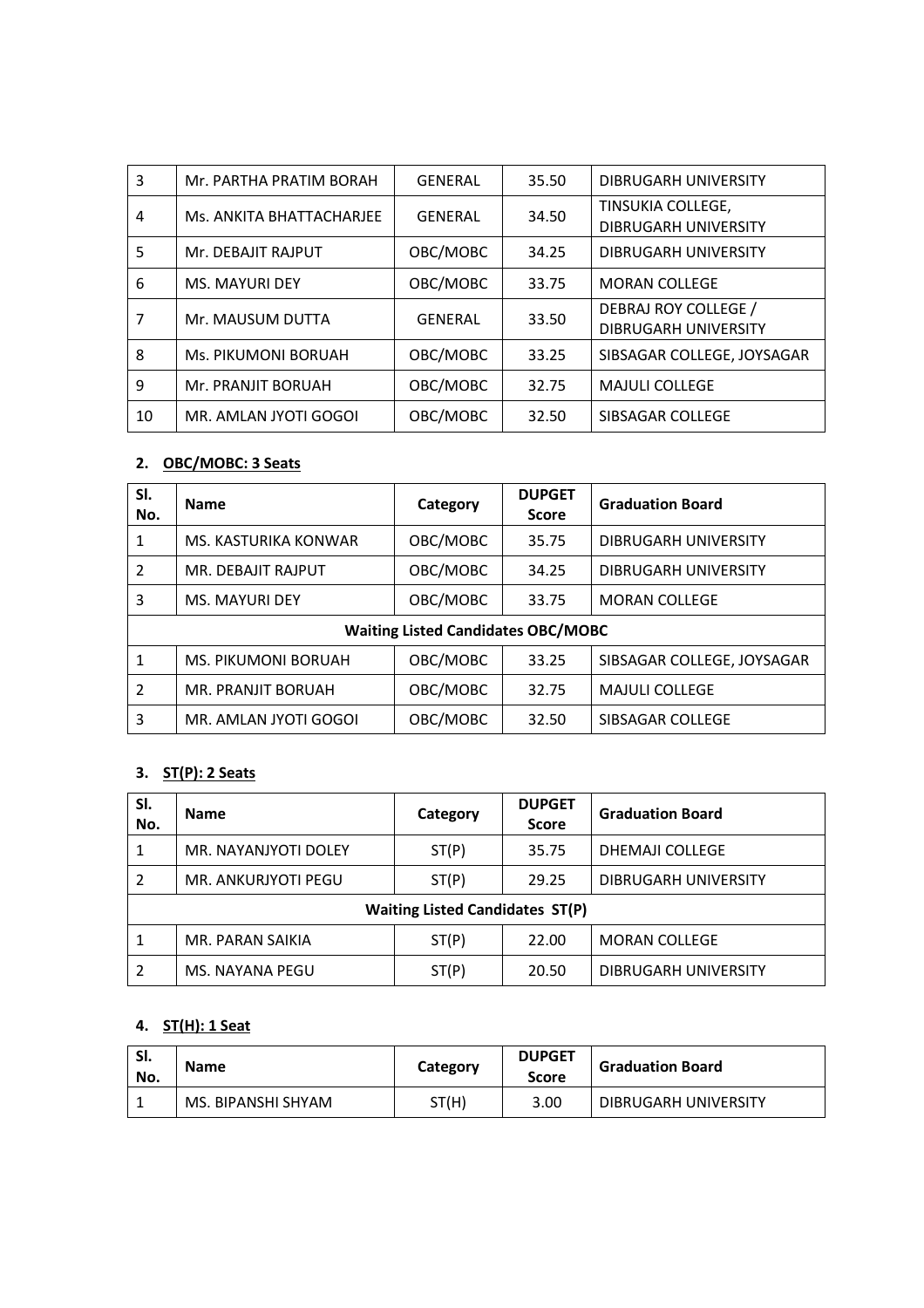#### **5. SC: 2 Seats**

| SI.<br>No.                          | <b>Name</b>            | Category  | <b>DUPGET</b><br><b>Score</b> | <b>Graduation Board</b>                         |  |
|-------------------------------------|------------------------|-----------|-------------------------------|-------------------------------------------------|--|
|                                     | MR. BISWAJIT BONIA     | <b>SC</b> | 30.00                         | DHEMAJI COLLEGE                                 |  |
| 2                                   | MR. SUBHARAJ DAS       | SC.       | 29.75                         | DIBRUGARH HANUMANBAUX<br>SURAJMAL KANOI COLLEGE |  |
| <b>Waiting Listed Candidates SC</b> |                        |           |                               |                                                 |  |
| 1                                   | MS. SHIKRUPA SUTRADHAR | SC        | 21.50                         | DHSK COLLEGE DIBRUGARH                          |  |
| 2                                   | MR. SUBHRADEEP DAS     | SC        | 20.50                         | DIBRUGARH UNIVERSITY                            |  |

#### **6. EWS: 2 Seats**

| SI.<br>No.                           | <b>Name</b>                          | Category       | <b>DUPGET</b><br><b>Score</b> | <b>Graduation Board</b>                             |  |
|--------------------------------------|--------------------------------------|----------------|-------------------------------|-----------------------------------------------------|--|
|                                      | MR. MAUSUM DUTTA                     | GENERAL        | 33.50                         | DEBRAJ ROY COLLEGE /<br><b>DIBRUGARH UNIVERSITY</b> |  |
| 2                                    | MR. ABHIGYAN DUTTA                   | GENERAL        | 30.25                         | DIBRUGARH UNIVERSITY                                |  |
| <b>Waiting Listed Candidates EWS</b> |                                      |                |                               |                                                     |  |
|                                      | MS. MANOSHI SAIKIA                   | GENERAL        | 29.25                         | <b>JB COLLEGE(AUTO)</b><br>/DIBRUGARH UNIVERSITY    |  |
|                                      | MR. KUKIL SUNDAR<br><b>BEZBARUAH</b> | <b>GENERAL</b> | 28.25                         | DIBRUGARH UNIVERSITY                                |  |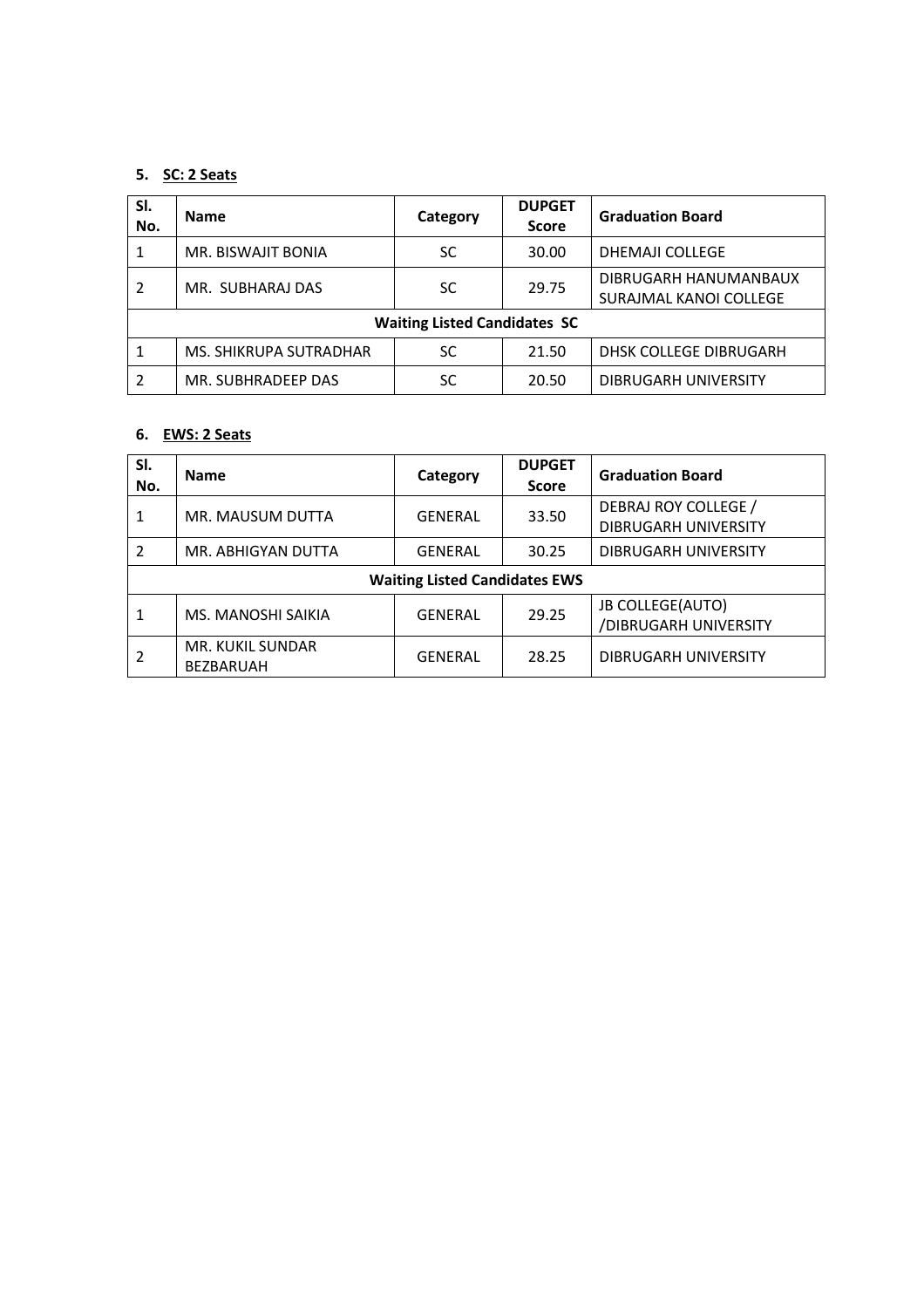## **Provisional Merit List [20% seats = 7 seats] (Students of Other University)**

#### **1. Unreserved (UR) : 4 Seats**

| SI.<br>No.     | <b>Name</b>                                  | Category       | <b>DUPGET</b><br><b>Score</b> | <b>Graduation Board</b>                       |  |  |
|----------------|----------------------------------------------|----------------|-------------------------------|-----------------------------------------------|--|--|
| 1              | MS. VIOLINA<br><b>BHATTACHARJYA</b>          | <b>GENERAL</b> | 47.75                         | <b>GAUHATI UNIVERSITY</b>                     |  |  |
| $\mathcal{P}$  | MR. SABUR UDDIN                              | GENERAL        | 45.00                         | <b>GAUHATI UNIVERSITY</b>                     |  |  |
| 3              | MR. SAMIRON BURAGOHAIN                       | OBC/MOBC       | 44.00                         | <b>COTTON UNIVERSITY</b>                      |  |  |
| 4              | MR. RITUPAN SARMAH                           | GENERAL        | 42.75                         | <b>GAUHATI UNIVERSITY</b>                     |  |  |
|                | <b>Waiting Listed Candidates (Open) (UR)</b> |                |                               |                                               |  |  |
| 1              | MS. PUJA POKHREL                             | GENERAL        | 39.00                         | DARRANG COLLEGE, GAUHATI<br><b>UNIVERSITY</b> |  |  |
| $\overline{2}$ | MS. RAKIBA ANJUM<br><b>FERDAUSY</b>          | GENERAL        | 38.25                         | <b>GAUHATI UNIVERSITY</b>                     |  |  |
| 3              | MR. BHARGAB PRATIM<br><b>BHATTACHARYA</b>    | GENERAL        | 38.25                         | PRAGJYOTISH COLLEGE                           |  |  |
| 4              | MR. MUSHAIDD AHMED                           | <b>GENERAL</b> | 38.00                         | <b>PUB KAMRUP COLLEGE</b>                     |  |  |

#### **2. OBC/MOBC: 1 Seat**

| SI.<br>No.                                | <b>Name</b>                         | Category | <b>DUPGET</b><br><b>Score</b> | <b>Graduation Board</b>      |
|-------------------------------------------|-------------------------------------|----------|-------------------------------|------------------------------|
| 1                                         | MR. PARTHA PRATIM<br><b>SAHARIA</b> | OBC/MOBC | 30.75                         | <b>B BOROOAH COLLEGE, GU</b> |
| <b>Waiting Listed Candidates OBC/MOBC</b> |                                     |          |                               |                              |
|                                           | MR. BIDYUT CHUTIA                   | OBC/MOBC | 30.50                         | <b>JIST, JORHAT</b>          |

# **ST(P): 1 Seat**

| SI.<br>No.                             | <b>Name</b>         | Category | <b>DUPGET</b><br><b>Score</b> | <b>Graduation Board</b>    |  |
|----------------------------------------|---------------------|----------|-------------------------------|----------------------------|--|
|                                        | MS. ALPANA PATGIRI  | ST(P)    | 31.50                         | <b>CHAIDUAR COLLEGE</b>    |  |
| <b>Waiting Listed Candidates ST(P)</b> |                     |          |                               |                            |  |
|                                        | MS. NAMRATA DAS     | ST(P)    | 7.75                          | <b>TEZPUR UNIVERSITY</b>   |  |
|                                        | MR. JEET KUMAR BORO | ST(P)    | 6.75                          | <b>BODOLAND UNIVERSITY</b> |  |